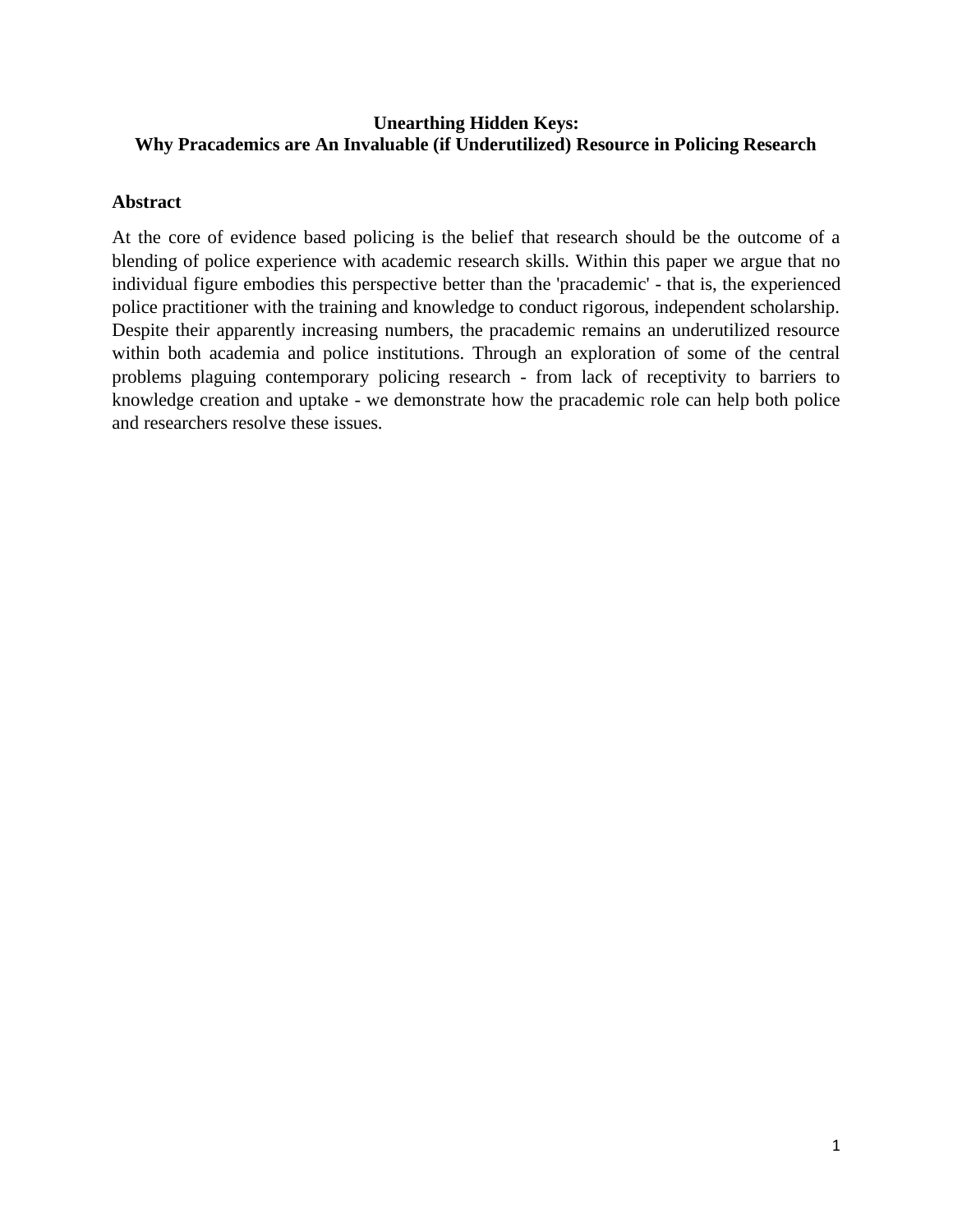#### **Intro**

#pracademic? identifies problems you didn't know existed in ways you won't understand then operationalises them by increasing complexity  $-$  Tweet, 2016.

The definition above, while clearly intended to be facetious, illustrates a not uncommon view of the pracademic within police organizations: as an individual who consciously or otherwise complicates policing matters through the introduction of new ideas, new tools and new modes of evaluation. We might say, in an equally joking manner, that they carry with them the taint of academia, and, in particular, the academic inability to treat any subject in a relatively straight forward fashion. More seriously, though, the term 'pracademic' is a portmanteau of two words – practitioner and academic – intended to signify someone who straddles two different worlds. As a practitioner, the pracademic works in an applied setting responding to 'real world' problems. As an academic researcher, they have the requisite training to treat aspects of 'real world' issues as problems amenable to measurement, systematic observation, intervention and/or other forms of hypothesis testing.

In this paper, we focus much-needed attention on the police pracademic. As skilled police officers with academic training, they embody two particularly disparate, and sometimes conflicting, perspectives that can be frequently difficult to reconcile (Bradley and Nixon 2009). However, such reconciliation is necessary for the creation of quality criminal justice research. Within the pages that follow, we identify four key areas in which we believe pracademics can make significant contributions to fostering a climate in which policing research is valued, understood, produced and consumed. These areas are in relation to building institutional knowledge, translating or brokering between institutions, increasing research receptivity and directly through knowledge production. We also consider some ways in which we can better employ this underutilized resource.

### **What is a 'pracademic'?**

Although the term 'pracademic' has been gaining recent currency within policing circles, it has a broader usage and can be found in earlier works in the education, business and public administration literatures. The origins of the term are unclear; however, it has been claimed that it was coined by Volpe and Chandler (1999), who employed it as a descriptor for academics who function as dispute resolution practitioners within academic institutions. Since then, we find the term being used in a more general context to represent any individual who is dually recognized as expert in both academia and within a community of practice (Murphy and Fulda 2011; Panda 2014).

Aside from the invaluable knowledge they bring as individuals with learning and experience in two often disparate fields, what makes the pracademic an invaluable resource to both is their ability to act as a knowledge broker (Posner 2009). As Posner (2009: 16) explains, "these adaptable and cross-pressured actors [can] serve the indispensable roles of translating, coordinating and aligning perspectives across multiple constituencies." Their ability to function as knowledge brokers can be indispensable to successful cooperation between institutions, and we are thinking particularly here of policing and academia, that have "very different institutional incentives, ways of thinking and traditions" (ibid.: 16). Such cooperation is often vital for the development and implementation of innovations within and across public and private sectors.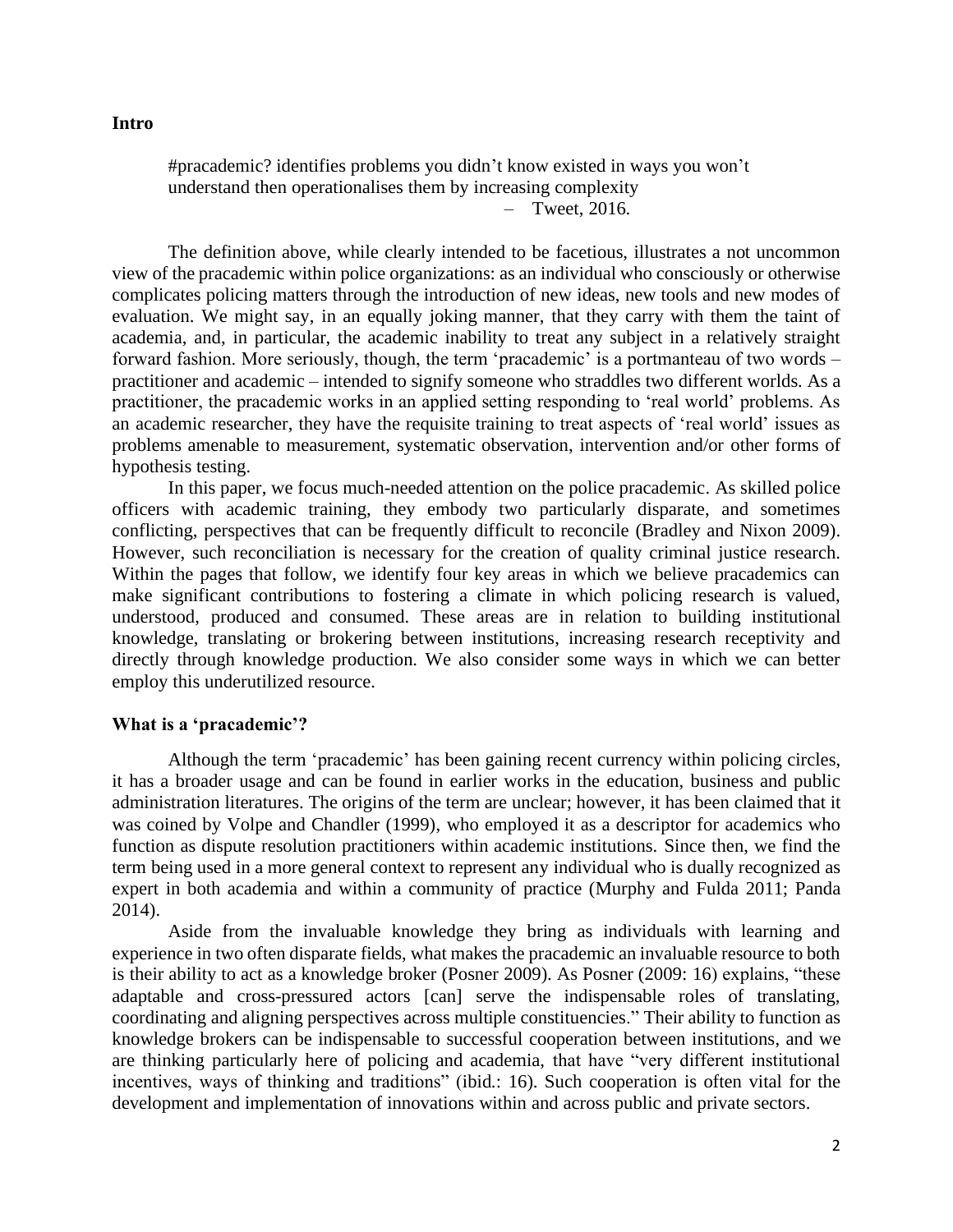In the context of policing, a pracademic is typically a current or former police officer with University graduate level education and training in a criminal justice, legal, psychological or other related research area. To acquire this education, most apply to standard university graduate programs as mature students, pursuing their studies in classes that are neither uniquely geared towards advanced police education or containing significant numbers of fellow officers as students. That said, we have recently begun to witness the development of a number of graduatelevel programs for both police and community safety practitioners more generally in the U.K., Canada, the U.S. and Australia, among others. Indeed, as Lee and Punch (2004) observed over a decade ago, there has been an increasing number of opportunities available for police officers to pursue full-time or part-time degrees related to their professional field, opportunities that continue to expand as universities and colleges recognize the lucrative nature of professional degree programs. As a result, not only has the number of police officers with undergraduate degrees grown, but so too has the number of officers with graduate training.

And yet, generally speaking, pracademics remain an underutilized resource within the field of policing research. We base this contention on our experience. Aside from being policing researchers ourselves, and one of us a 'pracademic', we both run national policing research groups whose members are largely constituted of pracademics. A frequent occurrence at the various rounds of conferences we attend is the pracademic complaint that their research experience is not valued within their own organizations. It is seen instead as another qualification that may or may not lead to career advancement (see also Lee and Punch 2004). In the next sections, we discuss four specific ways in which we believe pracademics can offer invaluable service not only to their institution, but to the research generation and mobilization process itself.

#### **Institutional Knowledge/Expertise**

Modern police organizations are tasked with responding to an ever-increasing array of complex social issues. Whereas in times of economic prosperity the police have typically had greater latitude in their choice of responses, austerity imposes upon them the necessity of implementing responses that are both effective and efficient. This, in turn, entails greater reliance on research – that is, in knowing 'what works' (Sherman 1998). While it is the case that many police organizations have some internal research capacity, executive-level decision-makers are likely to be unfamiliar with the relevant research and to lack the capacity to adapt research, which is often written for academic audiences, and make it actionable within their institutional environment (Lum, Telep, Koper and Grieco 2011). Thus, they frequently must turn to external experts for research assistance, which can raise both institutional anxieties and another set of conundrums. For instance, other than referrals, how best to identify individuals with the appropriate research expertise, and then ensure that studies commissioned or otherwise participated in will meet operational needs?

It has been our experience that such research decisions are frequently made by senior officers relying on the advice of analysts within their department. This is, of course, when such analysts and advice are available, which is not always the case. What we have yet to routinely encounter in our combined experience are agencies consulting with another internal resource whose expertise upon which they could easily draw: pracademics. And yet, these are individuals within their own organizations who have the necessary knowledge to appreciate if not all, then many aspects of the types of methodological, ethical practical and other issues that may arise in the research context. [some illustrative examples here of how pracademics have or could provide support in this area]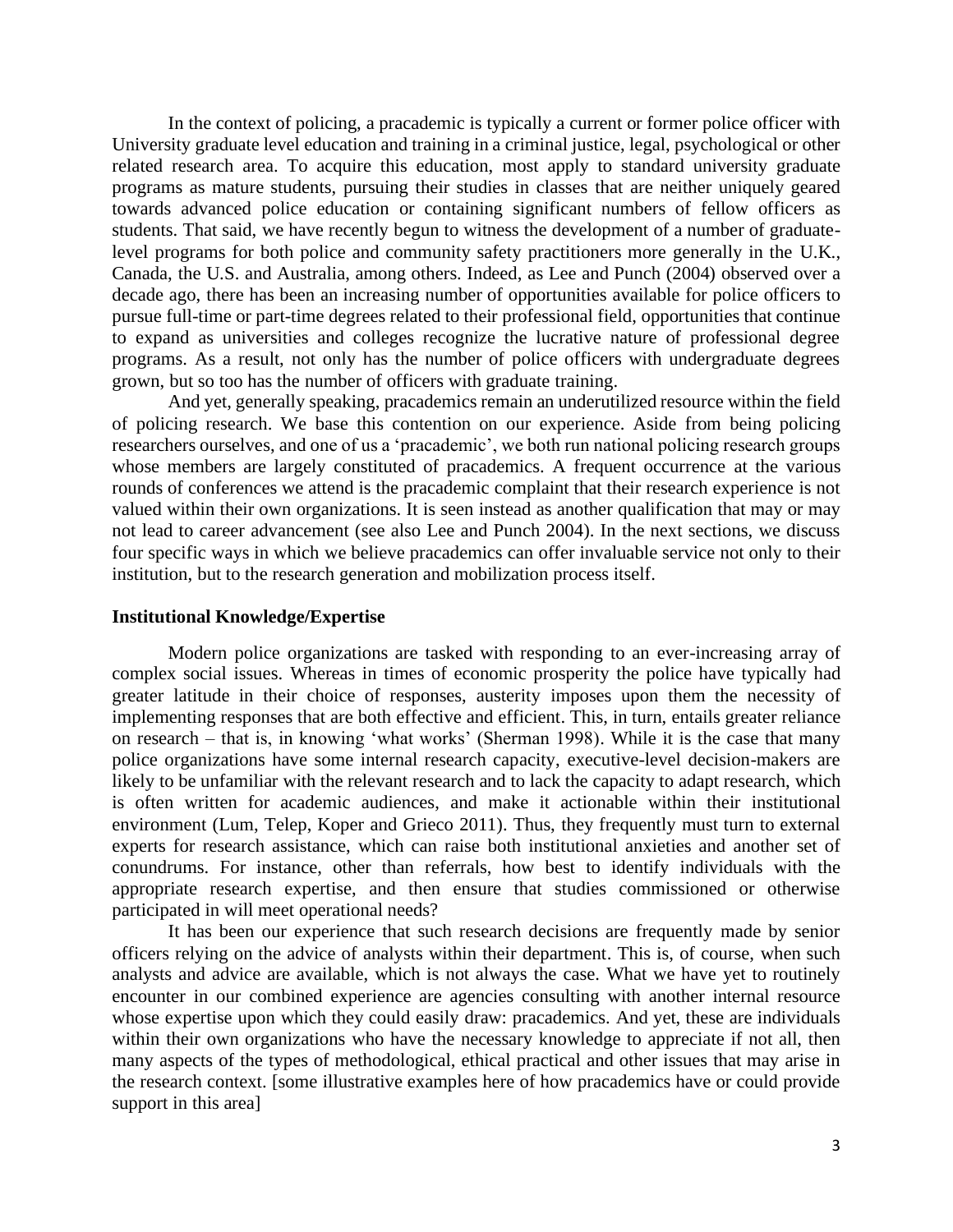## **The translation piece**

The policing research literature abounds with commentary concerning the well-established belief that police and academic researchers suffer from an inability to communicate (Fleming 2010; Griffiths 2014; Cockcroft 2014). Most notably, such failures have been termed a 'dialogue of the deaf,' in which neither side hears or understands the other (Bradley and Nixon 2009). As Cynthia Lum and her colleagues have put it: we are dealing with two different sets of expectations and worldviews, including "divergent interpretations of that knowledge and, more generally, different philosophies about the role and meaning of science in policing" (2011: 62). Then there is the issue of trust, or rather mutual mistrust, which is exacerbated by competing needs of police and academic researchers. Police frequently want to maintain control over research output, whereas academic researchers strive to maintain academic freedom, including the freedom to publish and discuss their results in various fora (Laycock 2015).

Complicating matters further are language issues. Police operate within a highly pragmatic environment centred on practical concerns. Thus they require research that is not only framed in accessible language, but includes concrete policy and programmatic recommendations leading directly to actionable outcomes (Greene 2014). By way of contrast, academic researchers work with theoretically driven, empirical models, and have spent years learning how to discuss those models in dense, technical language.

At a glance, these communication problems may appear insurmountable. However, there are solutions. The solution we seek to advance is the employment of pracademics as conduits or, as we have suggested in the subheading above, as 'translators', who can enhance communication and thus cooperation between academics and police-practitioners (Posner 2009; Robertson 2012). [illustrative example here]

#### **Increasing receptivity**

A significant benefit of open dialogue between police and researchers is the potential to increase receptivity to research within police organizations. As we know from studies on this subject, police organizations sometimes manifest a distinct lack of willingness to read or consult research on operational matters, to commission external studies and/or to participate in research through project collaborations (Telep and Lum 2014; Griffiths 2014). This lack of enthusiasm for research has historically been cast by academic scholars as part of a more general insularity, as resistance to change and/or unwillingness to listen to outside opinion (Van Maanen 1973; Reiner 1992; Chan 1998). In relation to the cause of generating quality policing research, lack of receptivity equates to a lack of access for researchers, which, in turn, leads to critical gaps in the evidence base. It is this evidence base upon which we rely for the formation of effective and efficient policing developments.

What research also tells us is that the potential for police to be more receptive to research increases when officers feel their experience is valued by researchers and employed in research design and implementation (Wood, Sorg, Groff, Ratcliffe and Taylor 2014). Our own experiences validate this position: the most effective research collaborations with police agencies have begun with detailed discussions between researchers and police officers on what is to be achieved and what is the best way to achieve those results given both methodological and operational necessities and constraints.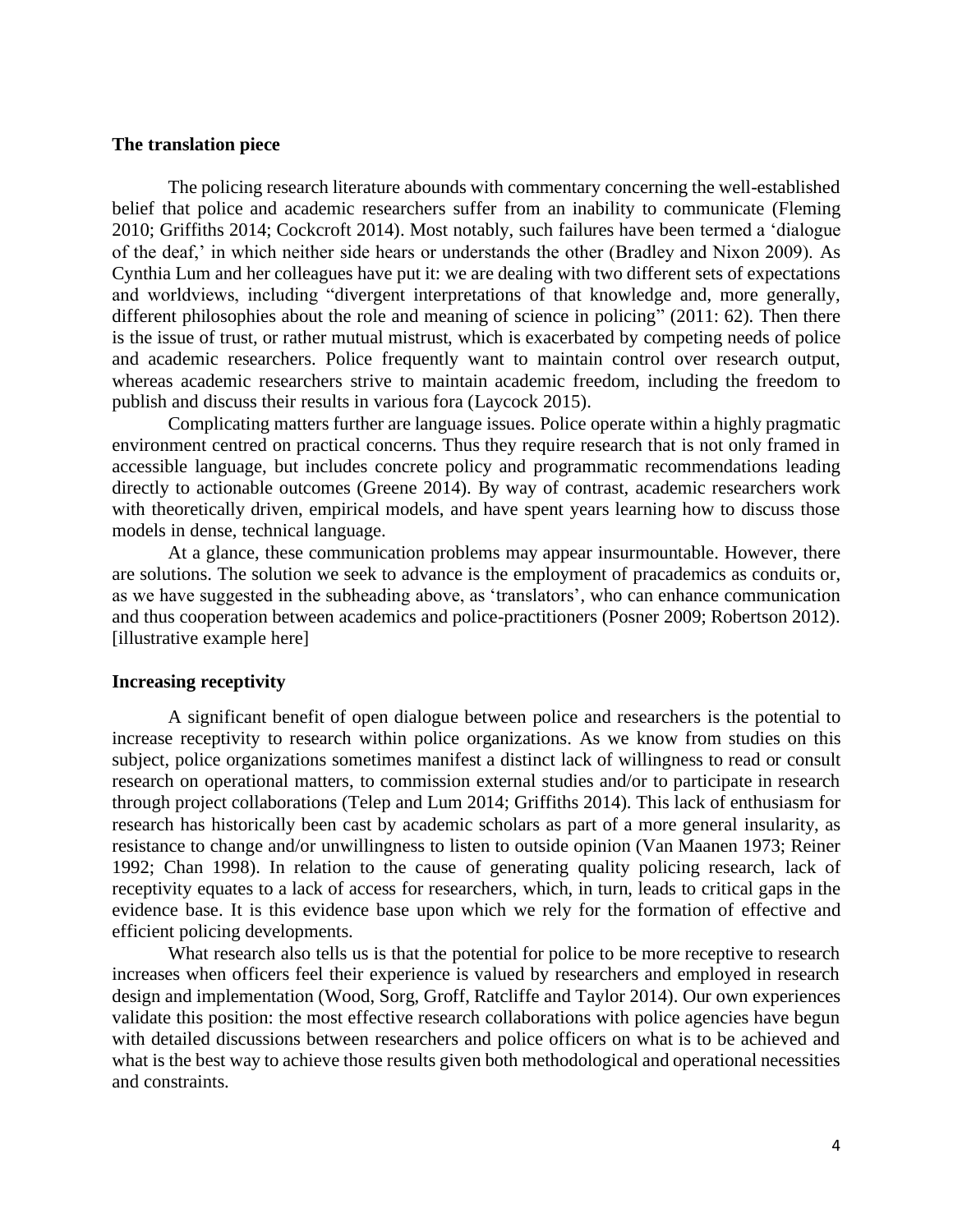While it is the case that experienced police researchers may already be well attuned to the needs of police agencies and how best to work with them, here too the pracademic can serve as an useful bridge between two often disparate worlds. [illustrative examples here]

### **Building capacity and filling knowledge gaps**

Given that much of the preceding discussion has centred on problems that create barriers to generating actionable research, it is somewhat ironic that one of the most significant problems we have observed in policing research is lack of research capacity. Whereas some countries have provided substantial contributions to the body of policing research literature, and continue to do so each year, this is not universally true. For example, one of the authors has written extensively of the deficit of Canadian policing research (author cite), a fact well supported within a number of public documents (Griffiths 2014; House Standing Committee 2014; CCA 2014). While some of the problems facing Canadian criminal justice research may be unique to Canadians, one is a more universal issue: independent researchers are a finite resource and the need for quality, actionable research as a result of ever-changing technologies, new laws and social and economic shifts, can create new policing challenges. The pace at which such challenges can arise can easily outstrip the ability of universities and colleges to supply research, if and when needed. Indeed, one of the authors has repeatedly heard criticisms from both police and academics concerning the ability to meet police demands for research in a 'timely' manner (ie. on demand<sup>1</sup>). These problems stem from two sources: 1. lack of local and/or domestic research capacity and; 2. the fact that, like policing, academia is an institution and institutions are prone to inertia and to move, when they do, largely in response to their own bureaucratic concerns. While the use of pracademics may do little to address the second issue, the employment of pracademics can help us increase the volume of policing research produced, as well as contributing significantly to the shaping of its policy relevance and subsequent uptake by police organizations.

The question of how pracademics can contribute to the volume of policing research is easily answered by reference to the material they produce for their own graduate studies (theses and dissertations), as well as through their contributions as graduate members of research teams and in subsequent post-graduate work. We can, for example, point to a recent volume of the *International Criminal Justice Review*, which featured research on evidence based policing conducted in whole or in part by graduate researchers at the Cambridge Centre for Evidence Based Policing. Of those students, five were officers serving in U.K. police forces. Although academic scholars are frequently quick to dismiss the utility of theses (and sometimes dissertations) produced by students, treating them largely as stepping stones, we can see from pracademic work how valuable they can be, by helping us to identify and fill critical knowledge gaps. Indeed, one of the few pieces of research on police receptivity, and thus one that is frequently cited within the policing research literature, is a MA thesis (Palmer 2011). Similarly, one of the few studies to examine the role of police note-taking in the investigation process, and the use of such notes in assessing police testimony in court, was generated as part of the requirements for a Master's in Law (Cyr 2014).

<sup>&</sup>lt;sup>1</sup> In response to demands for more 'timely' research production, one cluster of academics and policy-makers came up with the idea to form a 'rapid research response team.' Perhaps not surprisingly, this endeavor failed to get off the ground.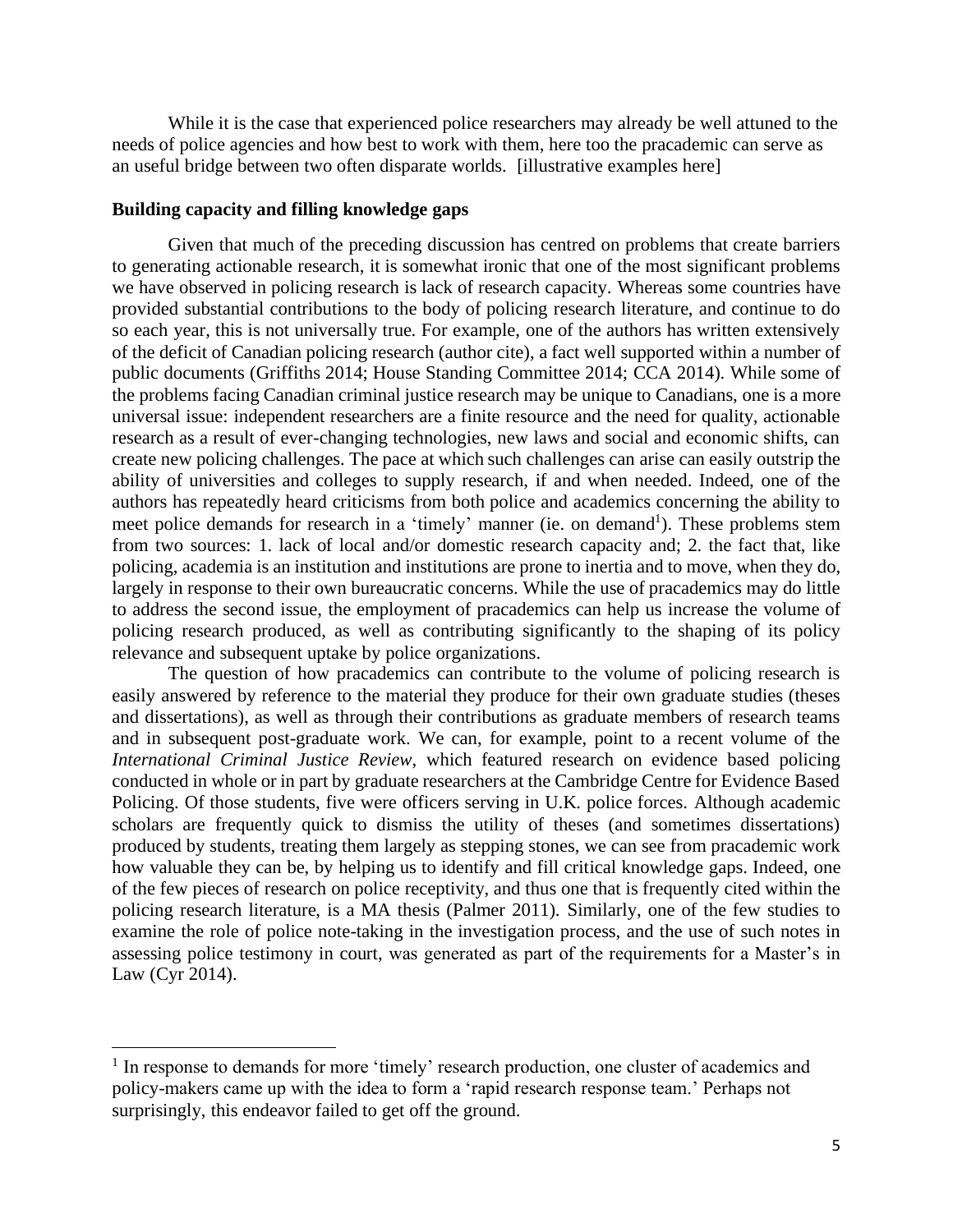### **Using resources wisely**

At a recent talk to an audience of police officers and police governance officials, one of the authors was asked, "how can we make better use of pracademics?" This question cuts directly to the heart of our argument that pracademics are a valuable, but highly underutilized resource within policing research. To make 'better use' of their knowledge and skills requires both police organizations and academic researchers to take several important steps. The first is to identify pracademics within police organizations and graduate programs. If we want to employ their skills and knowledge appropriately, we need to know who they are, where they are, and the nature of their work experience and substantive and methodological interests. The answers will likely be highly varied. We have encountered police officers with Master's and doctoral degrees in education, law, business administration, criminology and sociology. The substantive topics their work has covered include analysis of serial killing patterns, geographical profiling, hot spot policing, crime prevention efforts for the elderly, rural and remote policing and offender desistance policing, among others. The research methodologies pracademics have employed range from indepth qualitative interviews to mixed methods and randomized control trials. In short, not only are these individuals who are experts on a given topic, but they have training in several modes of research and working knowledge of how to conduct research using at least one of those methodologies. We need to know who and where they are.

A second important step is to recognize and treat these individuals as domain experts within their own institutions. This means having police decision-makers consider consulting them on research-related matters, where they may be able to offer constructive input, ask necessary questions concerning methods, timelines and output, translate 'academicese' and otherwise facilitate smooth communications between police and researchers. We are aware that providing such recognition to pracademics may represent something of a radical shift. After all, many of the pracademics we encounter are at lower ranks, and to those within police organizations that remain more rigidly hierarchical, the idea of a senior officer treating a more junior officer as an 'expert' may seem problematic. That said, senior officers who ignore the potential for valuable input based on such flimsy considerations risk losing out on the ability to draw on a highly useful (and 'free') source of expertise.

Academics can also make better use of pracademics, both while they are in our programs and post-degree. Where possible, those of us who conduct policing research, should be attempting to liaise with pracademics and, where possible, bring them onto our research teams. Not only do they have an insider's perspective on police culture, operations and institutional functioning unmatched by most academic researchers, but they can help us develop and frame our methodology in light of police operational and institutional concerns. To give one small example, in developing a piece of exploratory research on trauma and resiliency within a Forensic Identification Unit, one of the authors spent hours working out the methodology with the Staff-Sergeant in charge of the unit. While some academics might bristle at the thought of police officers participating in the shaping of a study's methods, working that closely with the Staff-Sergeant meant that she was able to consult his operational expertise in order to develop a project plan that would best meet the needs of both the project and the Unit and its members.

[other examples here] **Final thoughts**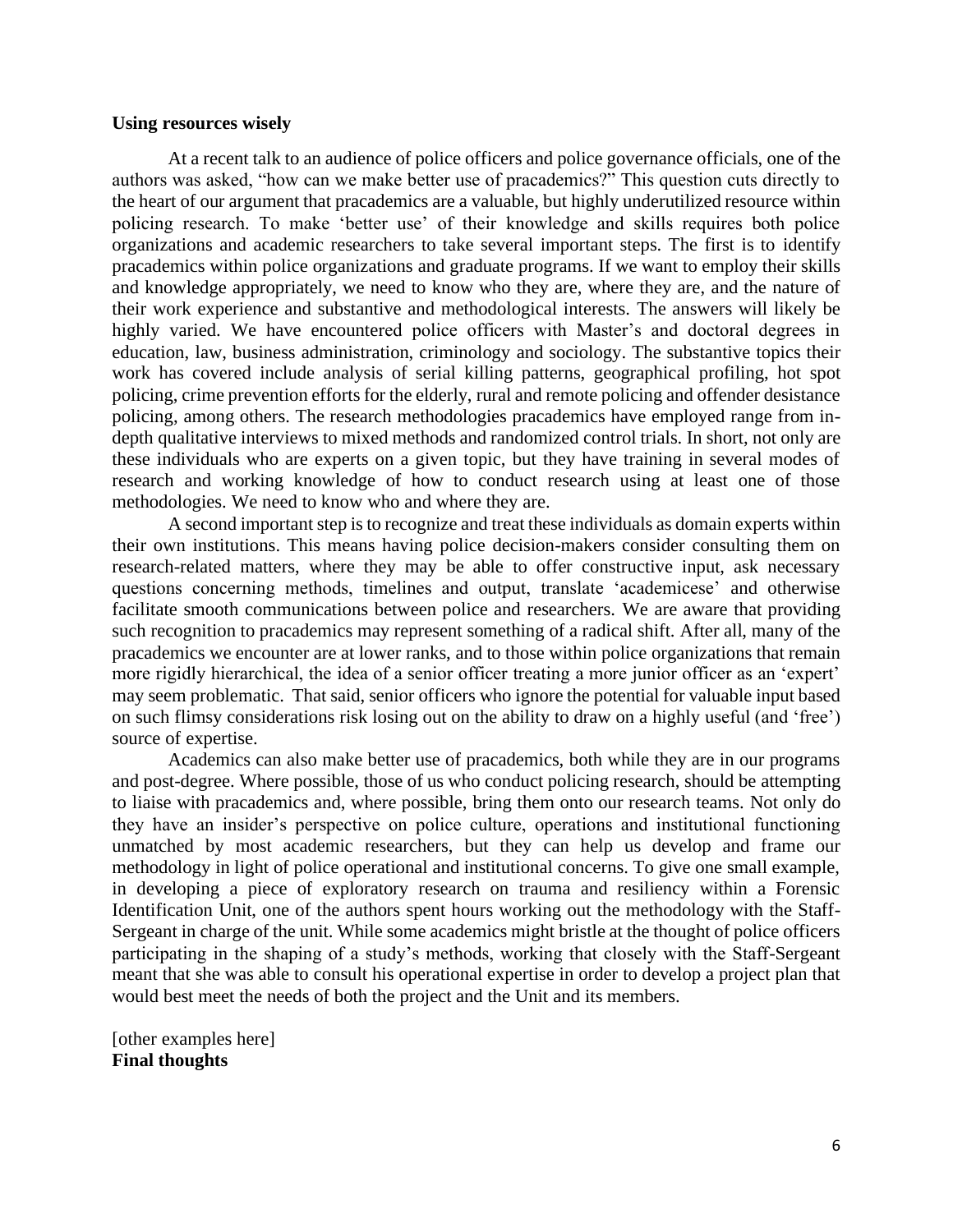### **References**

- Bradley, David and Nixon, Christine. 2009. 'Ending the Dialogue of the Deaf: Evidence and Policing Practices.' *Police Practice and Research*, 10(5-6): 423-435.
- Chan, J. 1998. *Changing Police Culture: Policing in a Multicultural Society*. Toronto: University of Toronto Press.
- Cockcroft, Tom. 2014. 'Police Culture and Transformational Leadership: Outlining the Contours of a Troubled Relationship.' *Policing,* 8(1): 1-9.
- Council of Canadian Academies Expert Panel on the Future of Canadian Policing Models (CCA). 2014. Policing Canada in the 21st Century: New Policing for New Challenges. Ottawa, Ont. Council of Canadian Academies.
- Cyr, Kevin. 2014. 'Rethinking Policy Testimony: Notes, Lies, and Videotape.' *The Criminal Law Quarterly*, 60(4): 522-540.
- Fleming, Jenny. 2010. 'Learning to Work Together: Police and Academics.' *Policing: A Journal of Policy and Practice,* 4(2): 139-145.
- Greene, Jack R. 2015. 'Police Research as Mastering the Tango: The Dance and its Meanings,' In E. Cockbain and J. Knutsson (eds.) *Applied Police Research: Challenges and Opportunities*. New York: Routledge. Pp. 117-128.
- Griffiths, Curt. 2014. 'Economics of Policing: Baseline for Policing Research in Canada.' Report for Public Safety Canada. Available at: http://www.publicsafety.gc.ca/cnt/rsrcs/pblctns/bsln-plcng-rsrch/index-en.aspx
- House Standing Committee on Public Safety and National Security. 2014. 'Economics of Policing: Report of the Standing Committee on Public Safety and National Security.' House of Commons. Available at: http://publications.gc.ca/collections/collection\_2014/parl/xc76-1/XC76-1-1-412-4 eng.pdf
- Laycock, Gloria. 2015. 'Trust Me: I'm a Researcher,' in E. Cockbain and J. Knutsson (eds.) *Applied Police Research: Challenges and Opportunities*. New York: Routledge. Pp. 45-56.
- Lee, Maggy and Punch, Maurice. 2004. 'Policing by Degrees: Police Officers' Experience of University Education.' *Policing & Society*, 14(3): 233-249.
- Lum, Cynthia, Telep, Cody, Koper, Christopher and Grieco, Julie. 2011. 'Receptivity to Research in Policing.' *Justice Research and Policy*, 14(1): 61-95.
- Palmer, Ian. 2011. 'Is the United Kingdom Police Service Receptive to Evidence-Based Policing? Testing Attitudes towards Experimentation.' Master's thesis submitted to